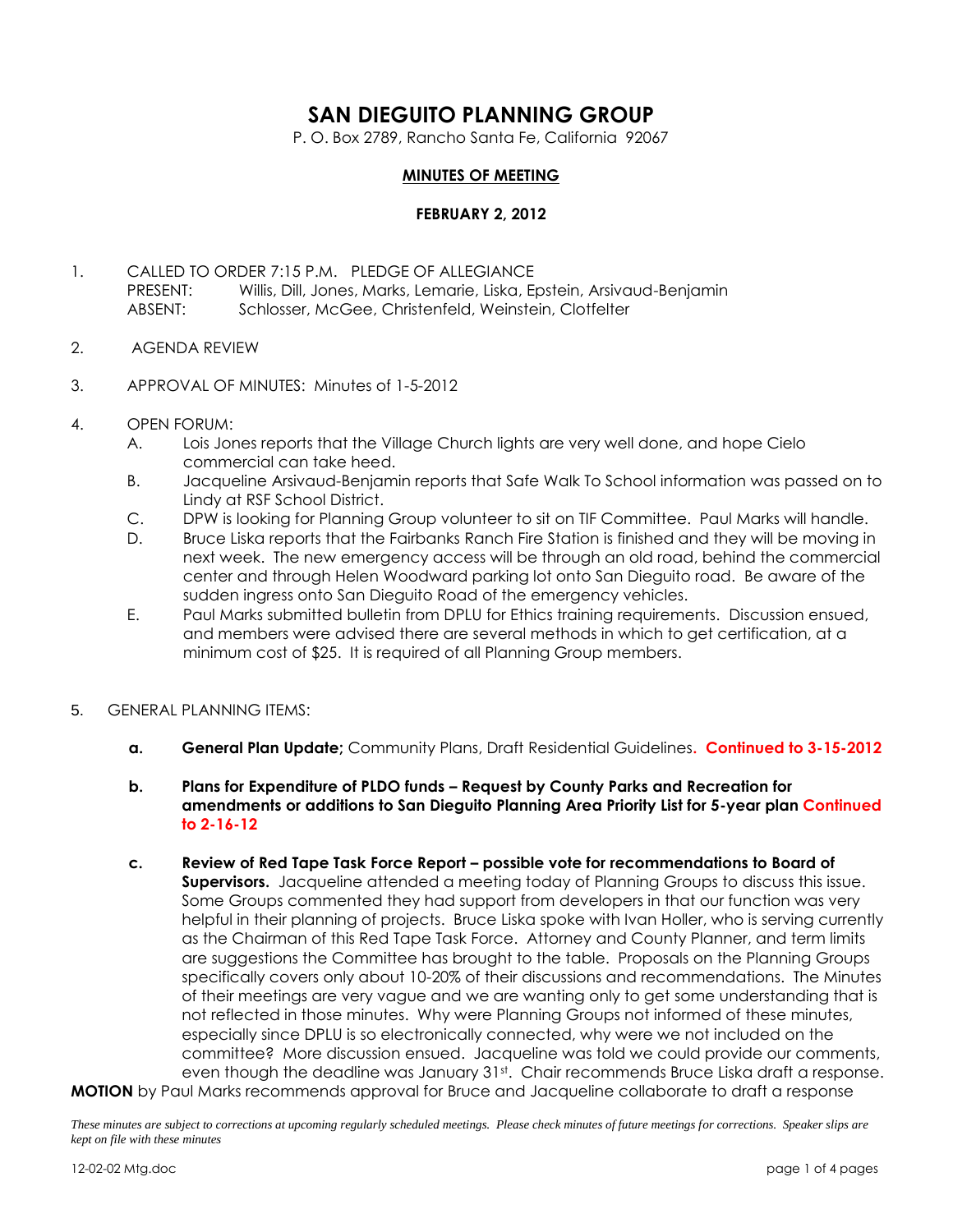based upon the discussion and bullet points brought out in our meeting. Seconded: Epstein  $Ayes = 8$  nos = 0 abstain = 0

- **d. Cielo Village Sign appeal to be heard March 9th by the Planning Commission –** on agenda for informational purposes only.
- **e. SDG&E presentation re: wood to steel poles, fiber optic cable install POSTONED TO 3-1-2012**
- **f. Escondido General Plan Update -** possible action on recommendations for changes. Mid Hoppenrath presented a map showing the proposed annexation of some of the northern edges, and what Escondido's plans are for Citracado Pkwy. Residents from Eden Valley's plans should be submitted to allow their community plan to be included in SDPG's plan. **To be continued to 2-16-12**
- **g. Tiered Equine Ordinance POD 11-011** possible comment on proposed ordinance. NOP received on Jan 19 along with CEQA findings report. Jacqueline submitted an 8-pg draft for response. We will review her draft and bring back to the next meeting. **CONTINUED to 2-16- 12**
- 6. MAJOR PROJECTS AND LAND USE ITEMS:
	- **A. 3300-10-037 (P10-037RPL1], REZ 10-004 P 10-037 REZ 10-004 CHINESE BIBLE MUP/REZONE – Santa Fe Valley Chinese Church 16919 Four Gee Road n/o Tallus Glen.** Proposed church in Santa Fe Valley Specific Plan area – 1000 seat main sanctuary, to expand to 1500, with classrooms, offices recreation, school, and ancillary uses. 43 ft. high with two 57 ft. towers; S88 zone to RS-2 zone Applicant contact: Ron Harper, Jr. 858-449-4425 **[To be continued to 3-1- 12**
	- **B. P 03-100 W1SD 0776 Polo Plaza, ATT Mobility wireless communication facitlies,** modification of existing major use permit – installation of 12 new antennas and remote radio units on roof area of building on Via de la Valle. Includes removal of six (6) existing 48" surface-mounted panel antennas.

 Installation of twelve new-technology antennas in same location on building. Six of the antennas measure 58" and six measure 78".

New antennas shall incorporate "skirting" to mask antenna bracketing / hardware and minimize visual prominence.

- Installation of twelve (12) RRUs (Remote Radio Units) on roof area of building. The RRUs measure 17"x18" and will be screened behind existing roof parapet.

Installation of 2 "DC Surge Suppressors", screened behind existing roof parapet. **OFF CALENDAR – previously heard.**

**C. Sprint Olivenhain Tank 2 Elfin Forest** 19404 Fortuna del Este, 92029 New equipment cabinets in 12' x 20' concrete block enclosure, antenna sectors of 5 antenna each, Don Willis Presentation by Sprint representative, and community members (names & addresses on file) made a presentation in opposition to the site. There are NO adjacent property and community members, 17 total, who favor the tower stating it does not serve the local community at all. Service is very good in the immediate area. The road access is one-way and in emergencies, such as fire or earthquake, the accessibility for all community members might be compromised during emergency evacuation. The access to the road is private, serving only four homes. The applicant would be required to use this road to maintain their tower. Olivenhain Water District has scriptive rights to access their water tower. The question would be whether the Water District and/or SDGE have the right to allow cell site companies to overlay onto their access rights/easements/power. The community has brought forth what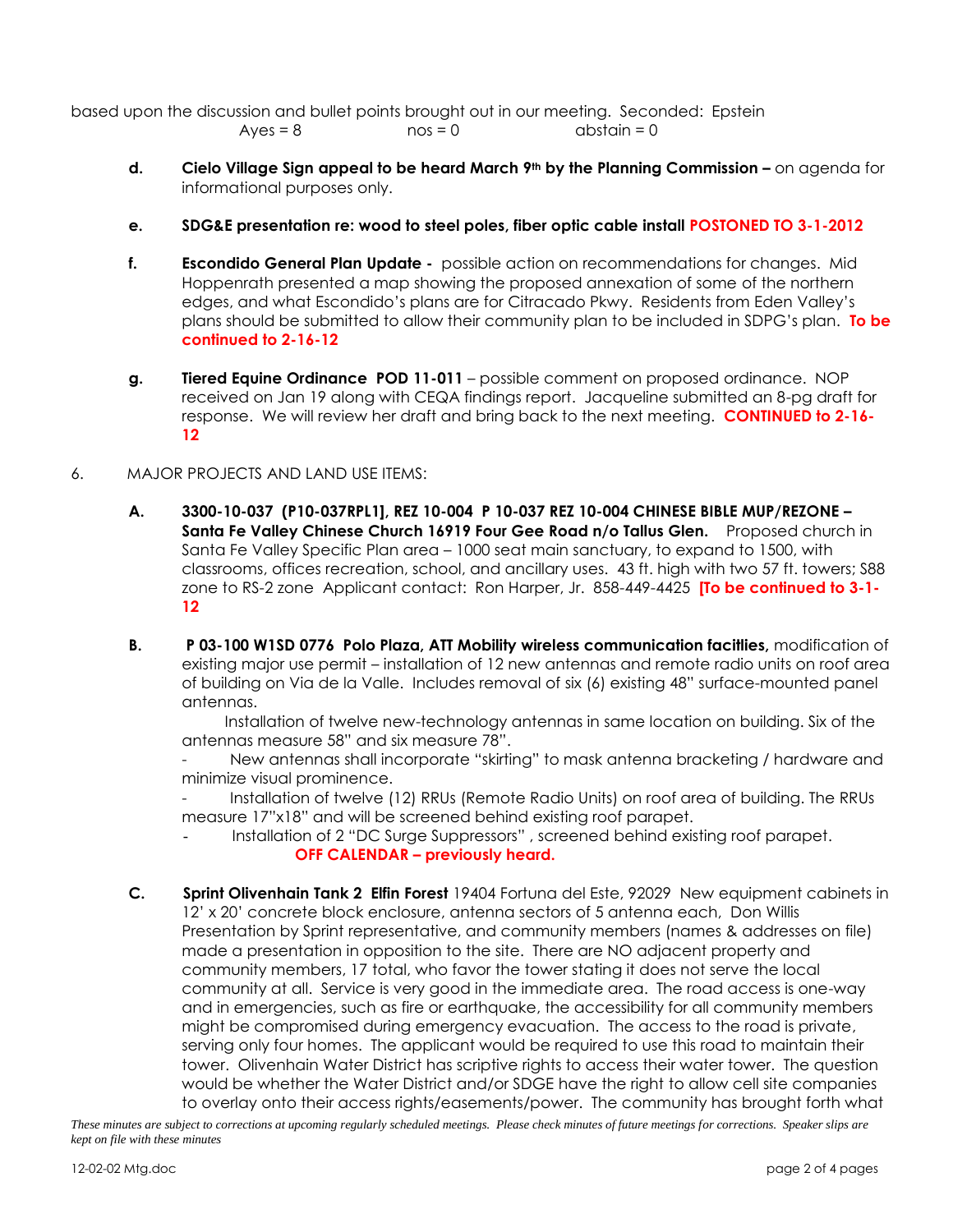they see as a viable alternative, which the applicant indicates would not be an effective location for their needs.

**MOTION** by Doug Dill to recommend denial of the project because of 1) access would be on a privately owned road; 2) the community opposes it unanimously, 3) electricity accessibility was put in by the residents and there is no clear program to reimburse them for their expenses to have that electricity, 4) There is no offer to participate in the Road Maintenance Agreement; 5) Property values may be adversely affected, as indicated by expert evaluations; and 6) there is a viable alternative for the company to meet their plans. Seconded: Epstein

 $Ayes = 8$  nos = 0 abstain = 0

- **D. Maitland Site Plan Waiver Request – apn 286-360-02 –** Request for approval of as-built additions to residence – 856 sq. ft., including bedroom, baths, extended family room – one story – subject to El Apajo D Designator Applicant Contact: John Jensen 858-756-2526 Planner: Ira Epstein **POSTPONED TO 3-1-12**
- **D. Four Gee Cell Site -** County Project # P11-018, 17299A, Four Gee Rd, San Diego , CA 92127 Installation of new Sprint/ Nextel cell site with 12x20 concrete block enclosure and 35' monoeucalyptus -Project Contact: Tim Henion, (503) 519.8591, [thenion@deprattiinc.com](mailto:thenion@deprattiinc.com) -Planning Group Contact: Don Willis (858) 481-6922, [DWillis4930@sbcglobal.net](mailto:DWillis4930@sbcglobal.net) Applicant will be planting 4 box trees to camouflage the block wall. The County required they put in a Eucalyptus rather than mono-pine.

**MOTION** by Don Willis to recommend conditions for approval include 1) Eucalyptus tree to be provided by Solar Communication International, 2) The tree MUST match the sample and pictures provided, they will replace it with that which is represented; 3) The antenna boxes to be covered with leaf sock; 4) the antennae to be buried into the foliage at least 12" and Sprint MUST correct any that do not comply; 5) The cell company is to annually restore to the original condition of the tree and leaves; 6) The cell company will maintain the live trees and provide water, and replace any that do not survive; 7) the site will not require any cooling unit noise and will not be heard more than 15 feet from the site. Seconded: Doug Dill

- $Ayes = 8$  nos = 0 abstain = 0
- F. AD 12-004 Administrative permit for entry gate structure and signage. County planner: Don Kraft **POSTPONED TO 2-16-2012**
- **G. 3300-10-037 (P10-037RPL1], REZ 10-004** Rezone and Major Use Permit County planner: Ray Johnson. **OFF CALENDAR – duplicate listing**
- 7. REPORTS AND GENERAL DISCUSSION:

DEL DIOS NICOLAS CHRISTENFELD PARKS / TAC/COUNTY PARKS JACK MC GEE GENERAL PLAN 2020 + COMMUNITY PLAN LOIS JONES SAN DIEGUITO RIVER PARK BRUCE LISKA/CHACO CLOTFELTER 4S RANCH TOM HICKERSON RSF ASSOCIATION BILL SCHLOSSER/LOIS JONES ROADS & TRAFFIC / SANDAG BILL SCHLOSSER EL CAMINO REAL/VIA DE LA VALLE DON WILLIS/JACK McGEE ELFIN FOREST DOUG DILL / JACQUELINE ARSIVAUD-

BENJAMIN

### 8. ADMINISTRATIVE MATTERS:

**A**. Consideration and comments on circulation mail

**B.** Future agenda items and planning